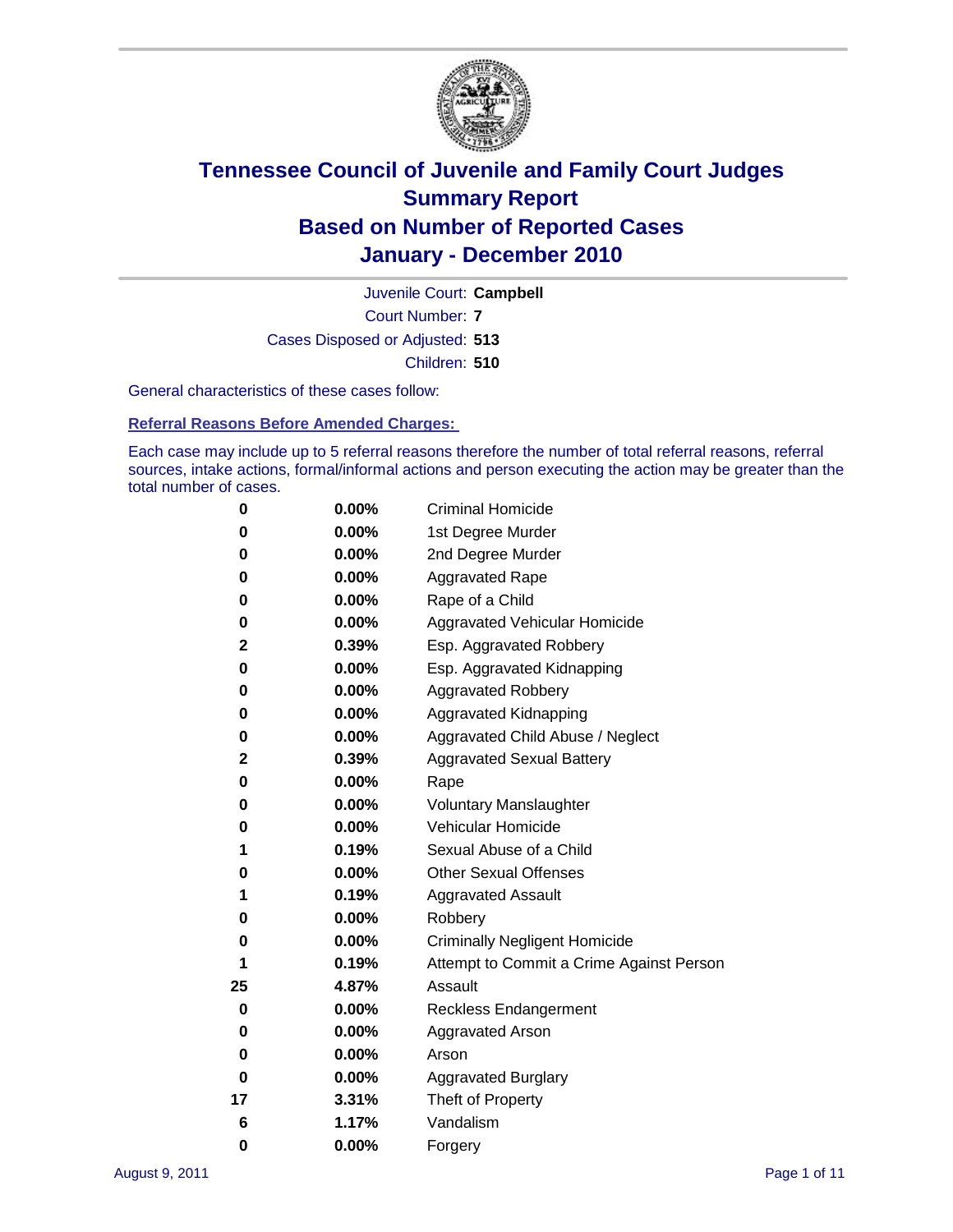

Court Number: **7** Juvenile Court: **Campbell**

Cases Disposed or Adjusted: **513**

Children: **510**

#### **Referral Reasons Before Amended Charges:**

Each case may include up to 5 referral reasons therefore the number of total referral reasons, referral sources, intake actions, formal/informal actions and person executing the action may be greater than the total number of cases.

| 0  | 0.00% | <b>Worthless Checks</b>                                     |  |  |
|----|-------|-------------------------------------------------------------|--|--|
| 0  | 0.00% | Illegal Possession / Fraudulent Use of Credit / Debit Cards |  |  |
| 7  | 1.36% | <b>Burglary</b>                                             |  |  |
| 0  | 0.00% | Unauthorized Use of a Vehicle                               |  |  |
| 0  | 0.00% | <b>Cruelty to Animals</b>                                   |  |  |
| 1  | 0.19% | Sale of Controlled Substances                               |  |  |
| 3  | 0.58% | <b>Other Drug Offenses</b>                                  |  |  |
| 18 | 3.51% | <b>Possession of Controlled Substances</b>                  |  |  |
| 0  | 0.00% | <b>Criminal Attempt</b>                                     |  |  |
| 1  | 0.19% | Carrying Weapons on School Property                         |  |  |
| 0  | 0.00% | Unlawful Carrying / Possession of a Weapon                  |  |  |
| 0  | 0.00% | <b>Evading Arrest</b>                                       |  |  |
| 0  | 0.00% | Escape                                                      |  |  |
| 0  | 0.00% | Driving Under Influence (DUI)                               |  |  |
| 3  | 0.58% | Possession / Consumption of Alcohol                         |  |  |
| 0  | 0.00% | Resisting Stop, Frisk, Halt, Arrest or Search               |  |  |
| 0  | 0.00% | <b>Aggravated Criminal Trespass</b>                         |  |  |
| 1  | 0.19% | Harassment                                                  |  |  |
| 1  | 0.19% | Failure to Appear                                           |  |  |
| 0  | 0.00% | Filing a False Police Report                                |  |  |
| 0  | 0.00% | Criminal Impersonation                                      |  |  |
| 9  | 1.75% | <b>Disorderly Conduct</b>                                   |  |  |
| 7  | 1.36% | <b>Criminal Trespass</b>                                    |  |  |
| 1  | 0.19% | <b>Public Intoxication</b>                                  |  |  |
| 0  | 0.00% | Gambling                                                    |  |  |
| 12 | 2.34% | Traffic                                                     |  |  |
| 0  | 0.00% | <b>Local Ordinances</b>                                     |  |  |
| 0  | 0.00% | Violation of Wildlife Regulations                           |  |  |
| 0  | 0.00% | Contempt of Court                                           |  |  |
| 2  | 0.39% | Violation of Probation                                      |  |  |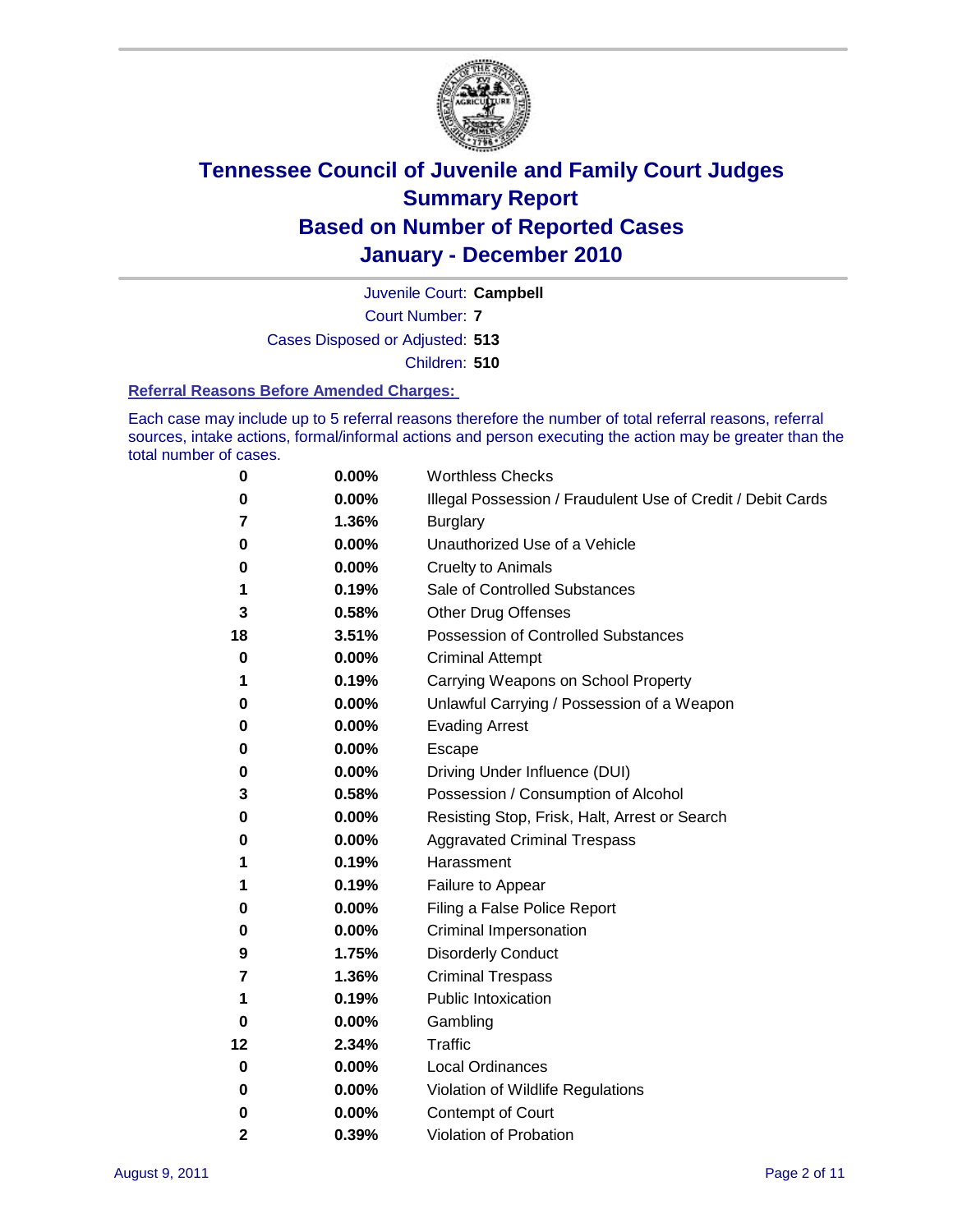

Court Number: **7** Juvenile Court: **Campbell** Cases Disposed or Adjusted: **513** Children: **510**

#### **Referral Reasons Before Amended Charges:**

Each case may include up to 5 referral reasons therefore the number of total referral reasons, referral sources, intake actions, formal/informal actions and person executing the action may be greater than the total number of cases.

| 0                       | 0.00%    | Violation of Aftercare                 |
|-------------------------|----------|----------------------------------------|
| 37                      | 7.21%    | <b>Unruly Behavior</b>                 |
| 35                      | 6.82%    | Truancy                                |
| 6                       | 1.17%    | In-State Runaway                       |
| 0                       | 0.00%    | Out-of-State Runaway                   |
| 89                      | 17.35%   | Possession of Tobacco Products         |
| 0                       | $0.00\%$ | Violation of a Valid Court Order       |
| 0                       | 0.00%    | Violation of Curfew                    |
| $\bf{0}$                | $0.00\%$ | Sexually Abused Child                  |
| $\overline{\mathbf{2}}$ | 0.39%    | <b>Physically Abused Child</b>         |
| 48                      | 9.36%    | Dependency / Neglect                   |
| 4                       | 0.78%    | <b>Termination of Parental Rights</b>  |
| 1                       | 0.19%    | <b>Violation of Pretrial Diversion</b> |
| 0                       | 0.00%    | Violation of Informal Adjustment       |
| 22                      | 4.29%    | <b>Judicial Review</b>                 |
| 8                       | 1.56%    | <b>Administrative Review</b>           |
| 10                      | 1.95%    | <b>Foster Care Review</b>              |
| 114                     | 22.22%   | Custody                                |
| 15                      | 2.92%    | Visitation                             |
| 1                       | 0.19%    | Paternity / Legitimation               |
| 0                       | 0.00%    | <b>Child Support</b>                   |
| 0                       | 0.00%    | <b>Request for Medical Treatment</b>   |
| 0                       | 0.00%    | <b>Consent to Marry</b>                |
| 0                       | 0.00%    | Other                                  |
| 513                     | 100.00%  | <b>Total Referrals</b>                 |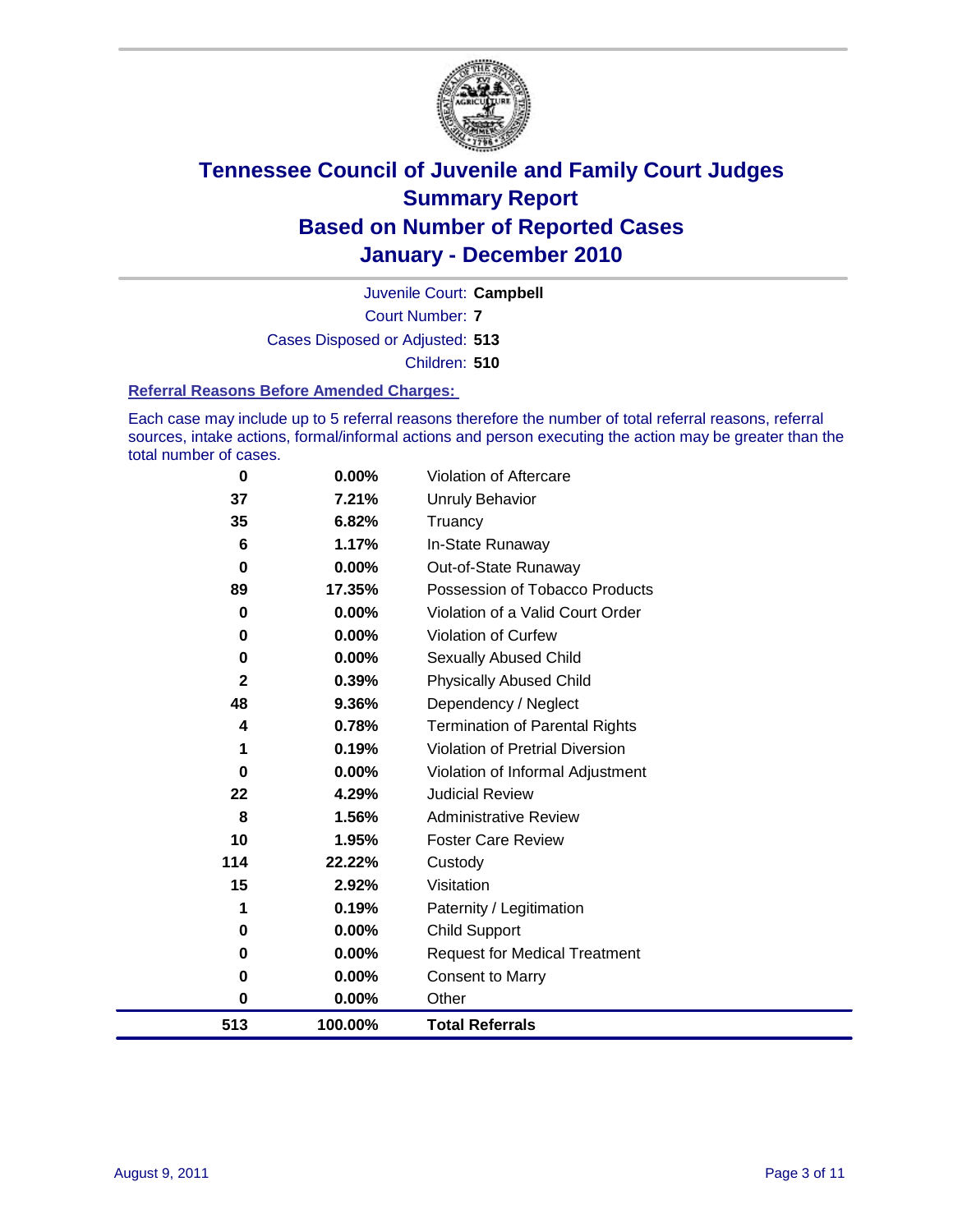

| Juvenile Court: Campbell   |                                 |                                   |  |  |  |
|----------------------------|---------------------------------|-----------------------------------|--|--|--|
|                            | <b>Court Number: 7</b>          |                                   |  |  |  |
|                            | Cases Disposed or Adjusted: 513 |                                   |  |  |  |
|                            | Children: 510                   |                                   |  |  |  |
| <b>Referral Sources: 1</b> |                                 |                                   |  |  |  |
| 90                         | 17.54%                          | <b>Law Enforcement</b>            |  |  |  |
| 47                         | 9.16%                           | Parents                           |  |  |  |
| 9                          | 1.75%                           | <b>Relatives</b>                  |  |  |  |
| $\bf{0}$                   | $0.00\%$                        | Self                              |  |  |  |
| 144                        | 28.07%                          | School                            |  |  |  |
| 1                          | 0.19%                           | <b>CSA</b>                        |  |  |  |
| 215                        | 41.91%                          | <b>DCS</b>                        |  |  |  |
| 0                          | $0.00\%$                        | <b>Other State Department</b>     |  |  |  |
| 0                          | 0.00%                           | <b>District Attorney's Office</b> |  |  |  |
| 0                          | 0.00%                           | <b>Court Staff</b>                |  |  |  |
| 0                          | 0.00%                           | Social Agency                     |  |  |  |
| $\mathbf 0$                | 0.00%                           | <b>Other Court</b>                |  |  |  |
| $\overline{7}$             | 1.36%                           | Victim                            |  |  |  |
| 0                          | 0.00%                           | Child & Parent                    |  |  |  |
| 0                          | $0.00\%$                        | Hospital                          |  |  |  |
| 0                          | $0.00\%$                        | Unknown                           |  |  |  |
| 0                          | 0.00%                           | Other                             |  |  |  |
| 513                        | 100.00%                         | <b>Total Referral Sources</b>     |  |  |  |

### **Age of Child at Referral: 2**

| 0<br>0 | 0.00%<br>$0.00\%$ | Ages 19 and Over<br><b>Unknown</b> |  |
|--------|-------------------|------------------------------------|--|
|        |                   |                                    |  |
|        |                   |                                    |  |
| 111    | 21.76%            | Ages 17 through 18                 |  |
| 154    | 30.20%            | Ages 15 through 16                 |  |
| 61     | 11.96%            | Ages 13 through 14                 |  |
| 25     | 4.90%             | Ages 11 through 12                 |  |
| 159    | 31.18%            | Ages 10 and Under                  |  |
|        |                   |                                    |  |

<sup>1</sup> If different than number of Referral Reasons (513), verify accuracy of your court's data.

<sup>2</sup> One child could be counted in multiple categories, verify accuracy of your court's data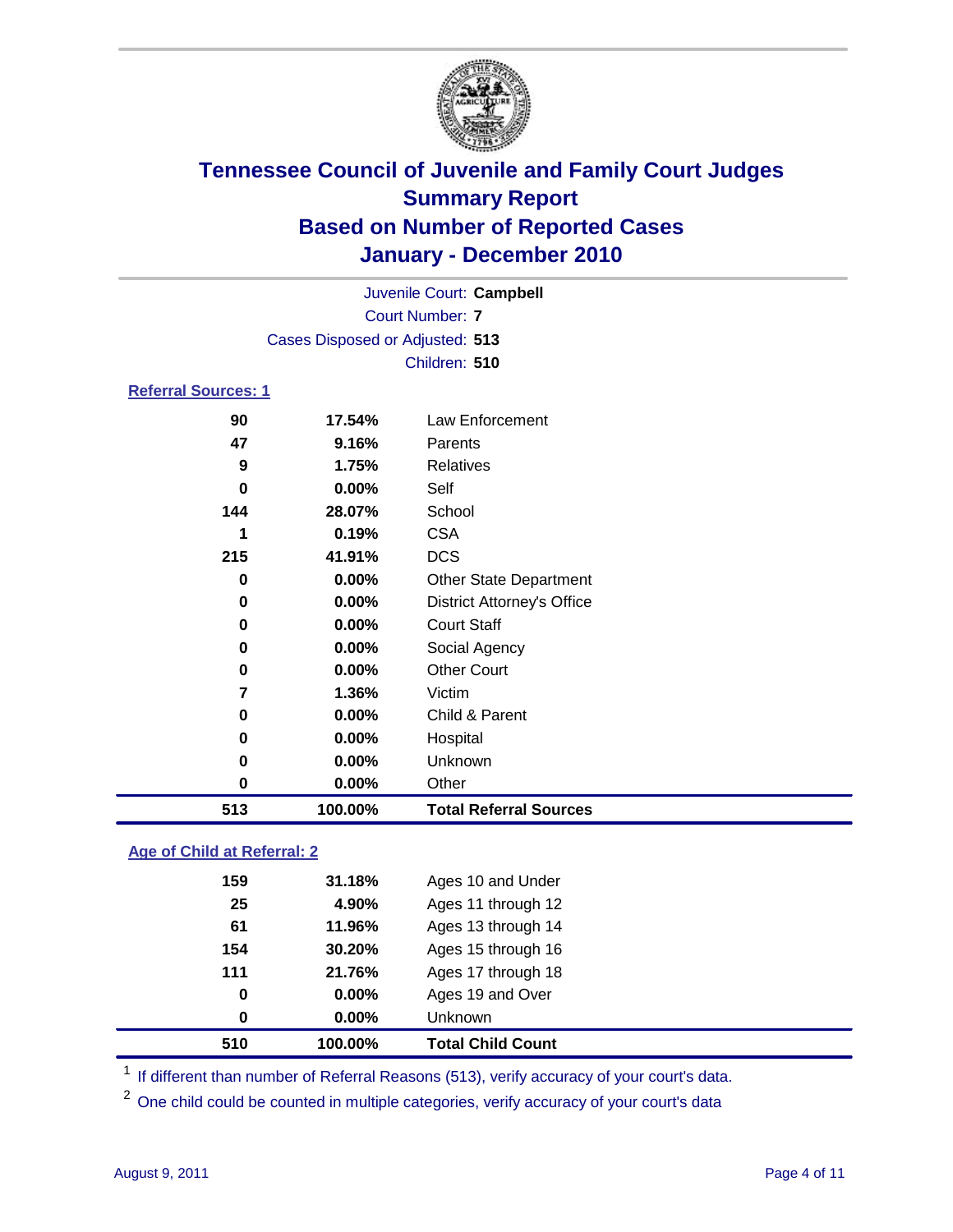

| Juvenile Court: Campbell  |                                         |                          |  |  |  |
|---------------------------|-----------------------------------------|--------------------------|--|--|--|
|                           | <b>Court Number: 7</b>                  |                          |  |  |  |
|                           | Cases Disposed or Adjusted: 513         |                          |  |  |  |
|                           | Children: 510                           |                          |  |  |  |
| Sex of Child: 1           |                                         |                          |  |  |  |
| 333                       | 65.29%                                  | Male                     |  |  |  |
| 177                       | 34.71%                                  | Female                   |  |  |  |
| $\mathbf 0$               | 0.00%                                   | Unknown                  |  |  |  |
| 510                       | 100.00%                                 | <b>Total Child Count</b> |  |  |  |
| Race of Child: 1          |                                         |                          |  |  |  |
| 507                       | 99.41%                                  | White                    |  |  |  |
| 3                         | 0.59%                                   | African American         |  |  |  |
| $\mathbf 0$               | 0.00%                                   | Native American          |  |  |  |
| 0                         | 0.00%                                   | Asian                    |  |  |  |
| 0                         | 0.00%                                   | Mixed                    |  |  |  |
| 0                         | 0.00%                                   | Unknown                  |  |  |  |
| 510                       | 100.00%                                 | <b>Total Child Count</b> |  |  |  |
| <b>Hispanic Origin: 1</b> |                                         |                          |  |  |  |
| 6                         | 1.18%                                   | Yes                      |  |  |  |
| 504                       | 98.82%                                  | <b>No</b>                |  |  |  |
| $\mathbf 0$               | 0.00%                                   | Unknown                  |  |  |  |
| 510                       | 100.00%                                 | <b>Total Child Count</b> |  |  |  |
|                           |                                         |                          |  |  |  |
|                           | <b>School Enrollment of Children: 1</b> |                          |  |  |  |
| 408                       | 80.00%                                  | Yes                      |  |  |  |
| 97                        | 19.02%                                  | No                       |  |  |  |
| 5                         | 0.98%                                   | Unknown                  |  |  |  |
| 510                       | 100.00%                                 | <b>Total Child Count</b> |  |  |  |

One child could be counted in multiple categories, verify accuracy of your court's data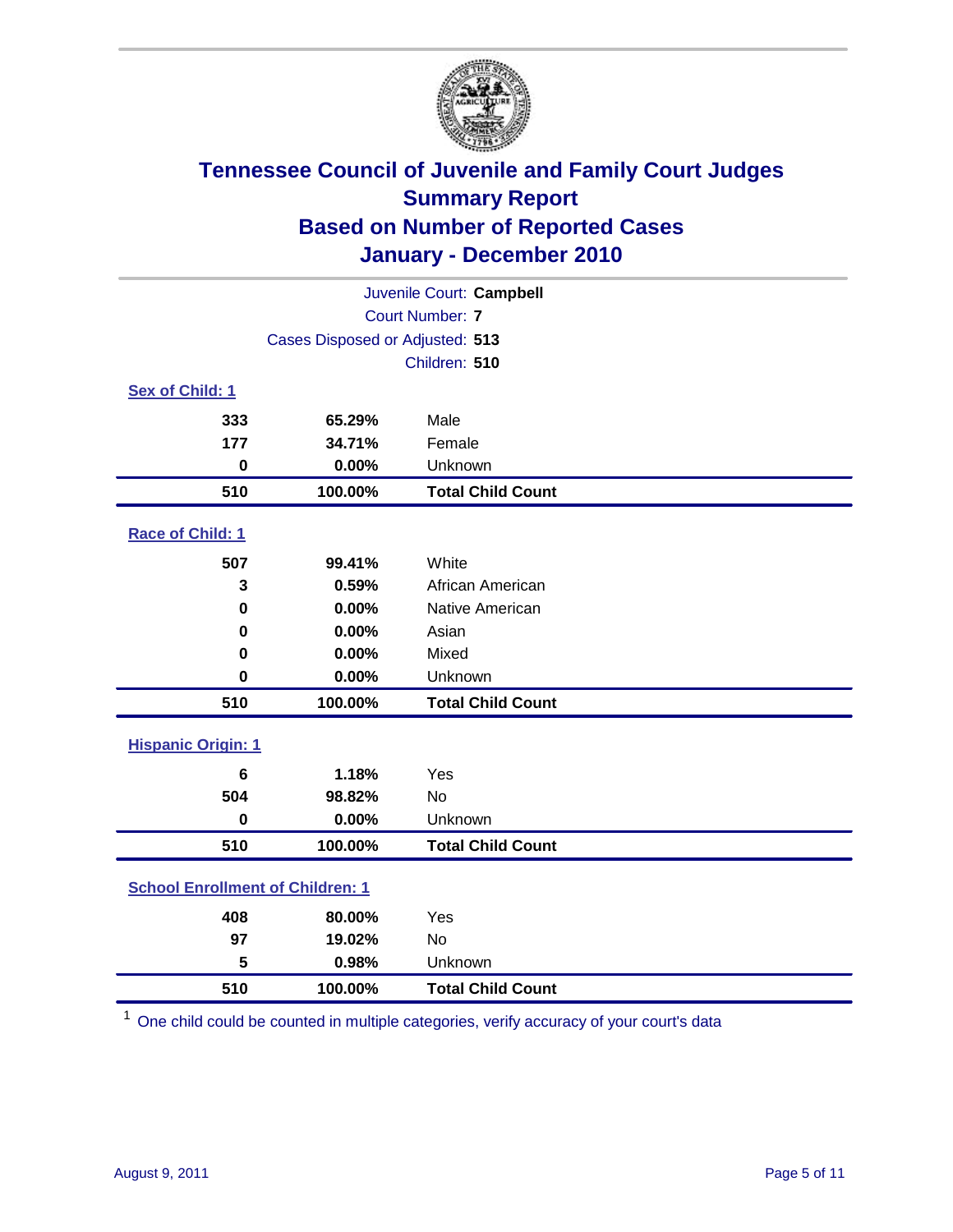

Court Number: **7** Juvenile Court: **Campbell** Cases Disposed or Adjusted: **513** Children: **510**

### **Living Arrangement of Child at Time of Referral: 1**

| 510          | 100.00%  | <b>Total Child Count</b>     |
|--------------|----------|------------------------------|
| 0            | $0.00\%$ | Other                        |
| 0            | $0.00\%$ | Unknown                      |
| 0            | $0.00\%$ | Independent                  |
| 3            | 0.59%    | In an Institution            |
| $\mathbf{2}$ | 0.39%    | In a Residential Center      |
| $\mathbf{2}$ | 0.39%    | In a Group Home              |
| 112          | 21.96%   | With Foster Family           |
| 4            | 0.78%    | With Adoptive Parents        |
| 66           | 12.94%   | <b>With Relatives</b>        |
| 17           | 3.33%    | <b>With Father</b>           |
| 162          | 31.76%   | <b>With Mother</b>           |
| 0            | $0.00\%$ | With Mother and Stepfather   |
| 4            | 0.78%    | With Father and Stepmother   |
| 138          | 27.06%   | With Both Biological Parents |
|              |          |                              |

#### **Type of Detention: 2**

| 513 | 100.00%  | <b>Total Detention Count</b> |  |
|-----|----------|------------------------------|--|
| 0   | $0.00\%$ | Other                        |  |
| 513 | 100.00%  | Does Not Apply               |  |
| 0   | $0.00\%$ | <b>Unknown</b>               |  |
| 0   | 0.00%    | <b>Psychiatric Hospital</b>  |  |
| 0   | 0.00%    | Jail - No Separation         |  |
| 0   | $0.00\%$ | Jail - Partial Separation    |  |
| 0   | $0.00\%$ | Jail - Complete Separation   |  |
| 0   | 0.00%    | Juvenile Detention Facility  |  |
| 0   | $0.00\%$ | Non-Secure Placement         |  |
|     |          |                              |  |

<sup>1</sup> One child could be counted in multiple categories, verify accuracy of your court's data

<sup>2</sup> If different than number of Cases (513) verify accuracy of your court's data.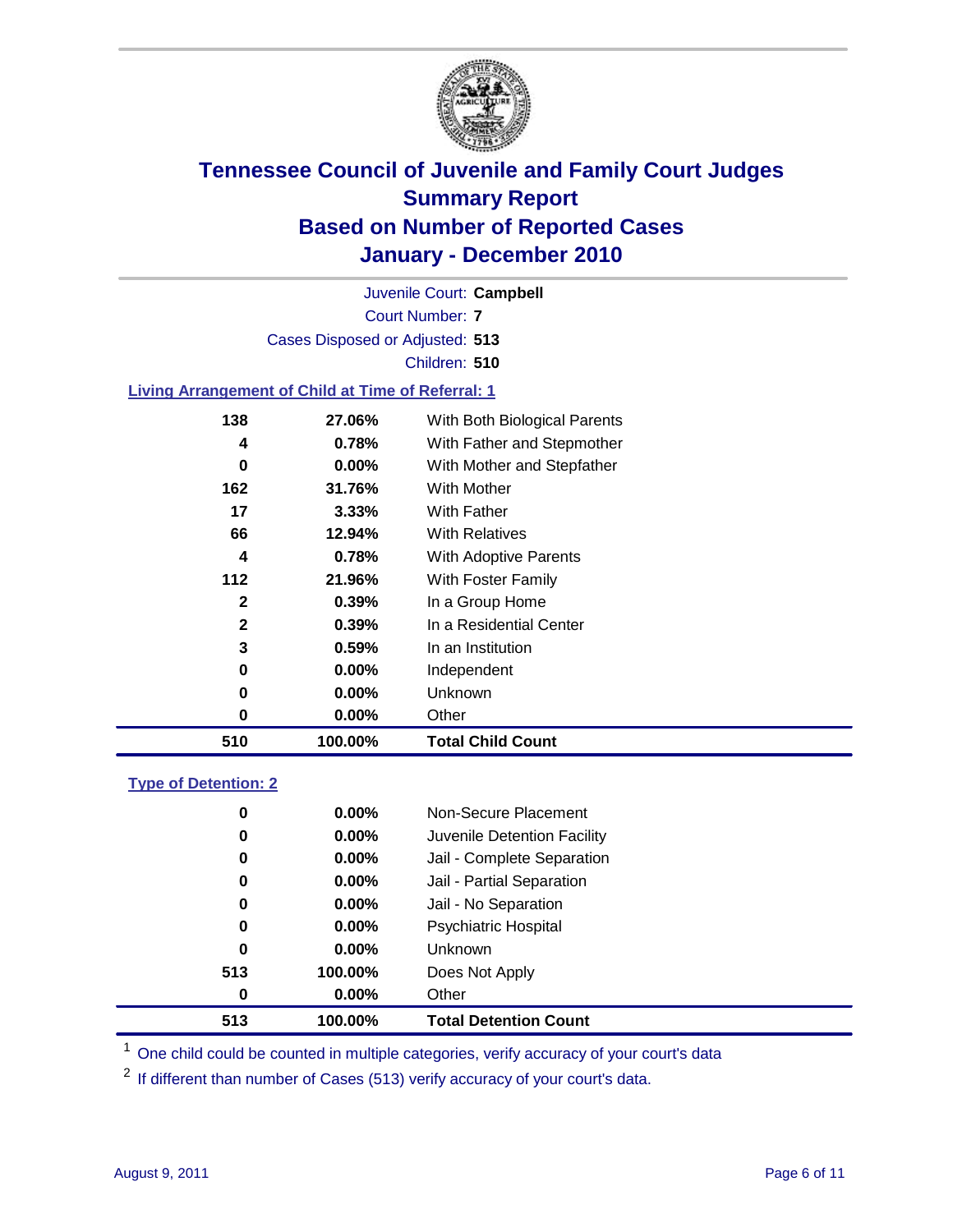

|                                                    | Juvenile Court: Campbell        |                                      |  |  |  |
|----------------------------------------------------|---------------------------------|--------------------------------------|--|--|--|
|                                                    | <b>Court Number: 7</b>          |                                      |  |  |  |
|                                                    | Cases Disposed or Adjusted: 513 |                                      |  |  |  |
|                                                    |                                 | Children: 510                        |  |  |  |
| <b>Placement After Secure Detention Hearing: 1</b> |                                 |                                      |  |  |  |
| 0                                                  | 0.00%                           | Returned to Prior Living Arrangement |  |  |  |
| $\bf{0}$                                           | 0.00%                           | Juvenile Detention Facility          |  |  |  |
| $\bf{0}$                                           | 0.00%                           | Jail                                 |  |  |  |
| 0                                                  | 0.00%                           | Shelter / Group Home                 |  |  |  |
| 0                                                  | 0.00%                           | <b>Foster Family Home</b>            |  |  |  |
| $\bf{0}$                                           | 0.00%                           | <b>Psychiatric Hospital</b>          |  |  |  |
| 0                                                  | 0.00%                           | Unknown                              |  |  |  |
| 513                                                | 100.00%                         | Does Not Apply                       |  |  |  |
| 0                                                  | 0.00%                           | Other                                |  |  |  |
| 513                                                | 100.00%                         | <b>Total Placement Count</b>         |  |  |  |
| <b>Intake Actions: 2</b>                           |                                 |                                      |  |  |  |
| 498                                                | 97.08%                          | <b>Petition Filed</b>                |  |  |  |
| 1                                                  | 0.19%                           | <b>Motion Filed</b>                  |  |  |  |
| 9                                                  | 1.75%                           | <b>Citation Processed</b>            |  |  |  |
| 0                                                  | 0.00%                           | Notification of Paternity Processed  |  |  |  |
| $\overline{2}$                                     | 0.39%                           | Scheduling of Judicial Review        |  |  |  |
| 1                                                  | 0.19%                           | Scheduling of Administrative Review  |  |  |  |
| $\mathbf{2}$                                       | 0.39%                           | Scheduling of Foster Care Review     |  |  |  |
| $\mathbf 0$                                        | 0.00%                           | Unknown                              |  |  |  |
| 0                                                  | 0.00%                           | Does Not Apply                       |  |  |  |
| $\pmb{0}$                                          |                                 |                                      |  |  |  |
|                                                    | 0.00%                           | Other                                |  |  |  |

<sup>1</sup> If different than number of Cases (513) verify accuracy of your court's data.

<sup>2</sup> If different than number of Referral Reasons (513), verify accuracy of your court's data.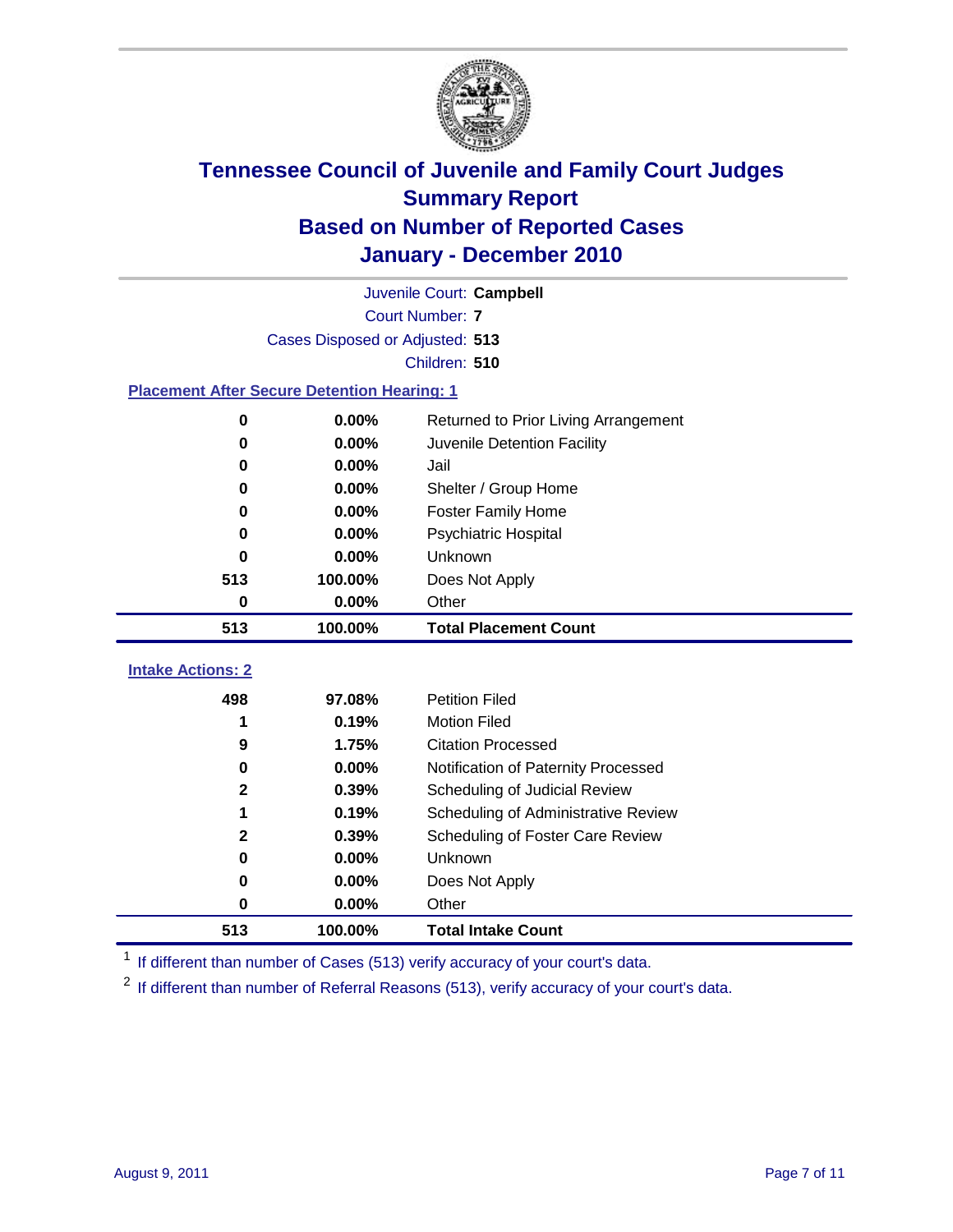

Court Number: **7** Juvenile Court: **Campbell** Cases Disposed or Adjusted: **513** Children: **510**

#### **Last Grade Completed by Child: 1**

| 510          | 100.00% | <b>Total Child Count</b> |
|--------------|---------|--------------------------|
| $\bf{0}$     | 0.00%   | Other                    |
| ${\bf 5}$    | 0.98%   | Unknown                  |
| $\pmb{0}$    | 0.00%   | Never Attended School    |
| $\mathbf{2}$ | 0.39%   | Graduated                |
| $\mathbf{2}$ | 0.39%   | <b>GED</b>               |
| $\mathbf 3$  | 0.59%   | Non-Graded Special Ed    |
| $\bf{0}$     | 0.00%   | 12th Grade               |
| 36           | 7.06%   | 11th Grade               |
| 136          | 26.67%  | 10th Grade               |
| 82           | 16.08%  | 9th Grade                |
| 43           | 8.43%   | 8th Grade                |
| 28           | 5.49%   | 7th Grade                |
| 8            | 1.57%   | 6th Grade                |
| 6            | 1.18%   | 5th Grade                |
| 10           | 1.96%   | 4th Grade                |
| 11           | 2.16%   | 3rd Grade                |
| 16           | 3.14%   | 2nd Grade                |
| 24           | 4.71%   | 1st Grade                |
| 9            | 1.76%   | Kindergarten             |
| $\bf{0}$     | 0.00%   | Preschool                |
| 89           | 17.45%  | Too Young for School     |

### **Enrolled in Special Education: 1**

| 503 | 98.63%  | No                       |  |
|-----|---------|--------------------------|--|
| 5   | 0.98%   | Unknown                  |  |
| 510 | 100.00% | <b>Total Child Count</b> |  |

One child could be counted in multiple categories, verify accuracy of your court's data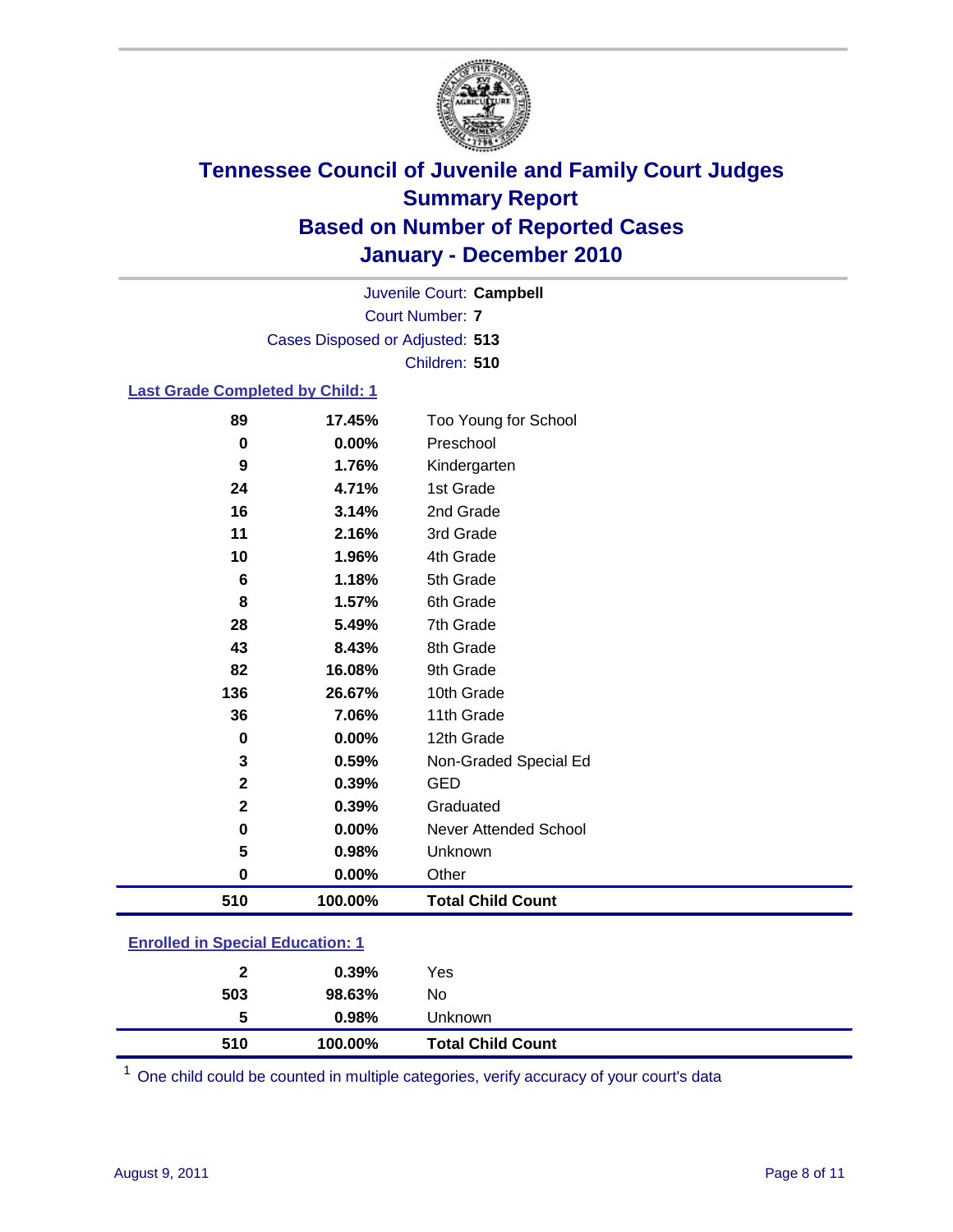

| Juvenile Court: Campbell     |                                 |                           |  |  |
|------------------------------|---------------------------------|---------------------------|--|--|
|                              | Court Number: 7                 |                           |  |  |
|                              | Cases Disposed or Adjusted: 513 |                           |  |  |
|                              | Children: 510                   |                           |  |  |
| <b>Action Executed By: 1</b> |                                 |                           |  |  |
| 416                          | 81.09%                          | Judge                     |  |  |
| 1                            | 0.19%                           | Magistrate                |  |  |
| 96                           | 18.71%                          | <b>YSO</b>                |  |  |
| 0                            | $0.00\%$                        | Other                     |  |  |
| 0                            | 0.00%                           | Unknown                   |  |  |
| 513                          | 100.00%                         | <b>Total Action Count</b> |  |  |

#### **Formal / Informal Actions: 1**

| 36  | 7.02%    | Dismissed                                        |
|-----|----------|--------------------------------------------------|
| 0   | $0.00\%$ | Retired / Nolle Prosequi                         |
| 80  | 15.59%   | <b>Complaint Substantiated Delinquent</b>        |
| 62  | 12.09%   | <b>Complaint Substantiated Status Offender</b>   |
| 209 | 40.74%   | <b>Complaint Substantiated Dependent/Neglect</b> |
| 0   | $0.00\%$ | <b>Complaint Substantiated Abused</b>            |
| 0   | $0.00\%$ | <b>Complaint Substantiated Mentally III</b>      |
| 96  | 18.71%   | Informal Adjustment                              |
| 0   | $0.00\%$ | <b>Pretrial Diversion</b>                        |
| 0   | $0.00\%$ | <b>Transfer to Adult Court Hearing</b>           |
| 0   | $0.00\%$ | Charges Cleared by Transfer to Adult Court       |
| 0   | $0.00\%$ | Special Proceeding                               |
| 8   | 1.56%    | <b>Review Concluded</b>                          |
| 22  | 4.29%    | Case Held Open                                   |
| 0   | $0.00\%$ | Other                                            |
| 0   | $0.00\%$ | <b>Unknown</b>                                   |
| 513 | 100.00%  | <b>Total Action Count</b>                        |

<sup>1</sup> If different than number of Referral Reasons (513), verify accuracy of your court's data.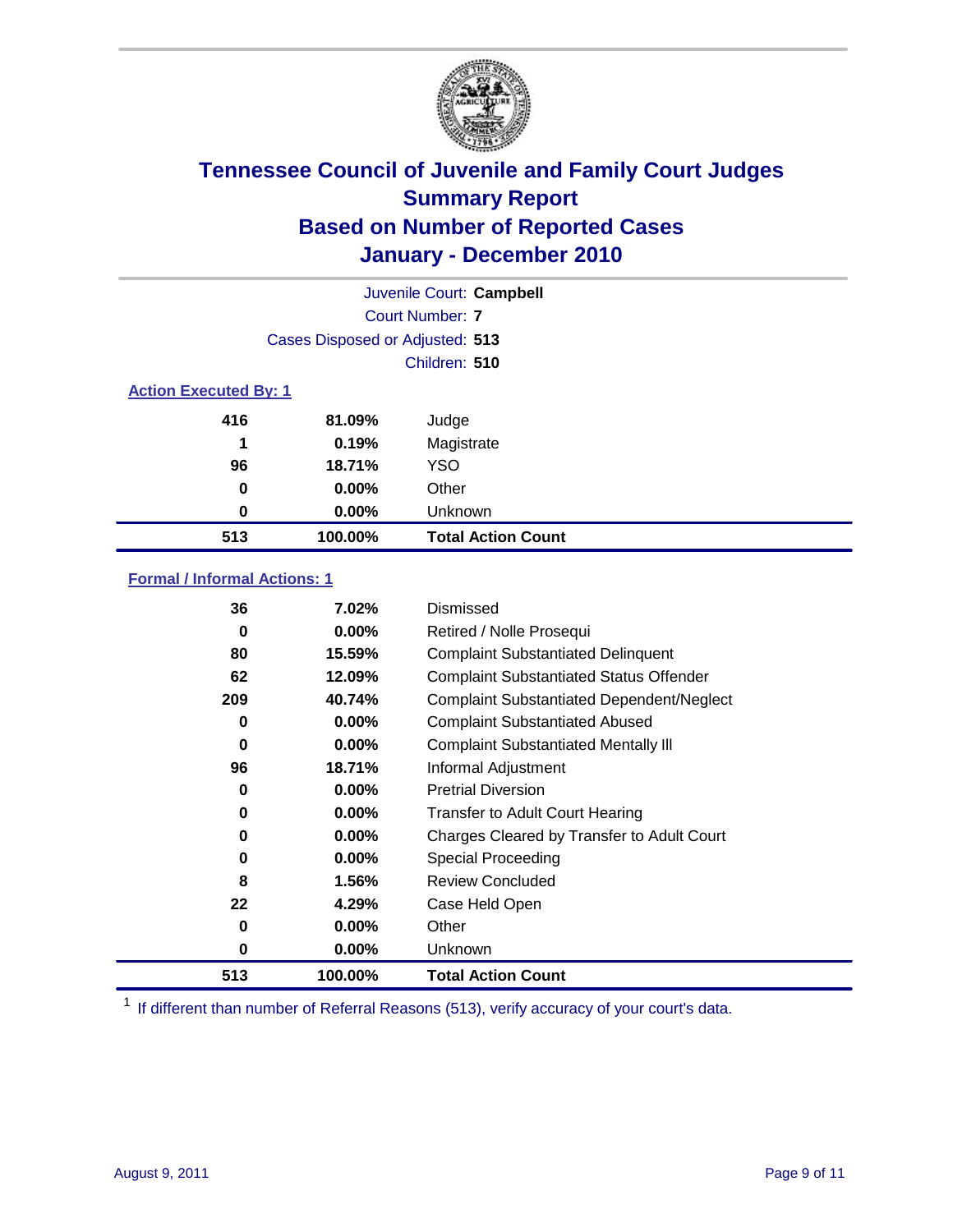

|                       |                                 | Juvenile Court: Campbell                              |
|-----------------------|---------------------------------|-------------------------------------------------------|
|                       |                                 | <b>Court Number: 7</b>                                |
|                       | Cases Disposed or Adjusted: 513 |                                                       |
|                       |                                 | Children: 510                                         |
| <b>Case Outcomes:</b> |                                 | There can be multiple outcomes for one child or case. |
| 37                    | 7.18%                           | <b>Case Dismissed</b>                                 |
| 10                    | 1.94%                           | Case Retired or Nolle Prosequi                        |
| 1                     | 0.19%                           | Warned / Counseled                                    |
| 33                    | 6.41%                           | <b>Held Open For Review</b>                           |
| 8                     | 1.55%                           | Supervision / Probation to Juvenile Court             |
| 8                     | 1.55%                           | <b>Probation to Parents</b>                           |
| 38                    | 7.38%                           | Referral to Another Entity for Supervision / Service  |
| 10                    | 1.94%                           | Referred for Mental Health Counseling                 |
| 9                     | 1.75%                           | Referred for Alcohol and Drug Counseling              |
| 0                     | 0.00%                           | Referred to Alternative School                        |
| 0                     | 0.00%                           | Referred to Private Child Agency                      |
| 5                     | 0.97%                           | Referred to Defensive Driving School                  |
| 2                     | 0.39%                           | Referred to Alcohol Safety School                     |
| 3                     | 0.58%                           | Referred to Juvenile Court Education-Based Program    |
| 0                     | 0.00%                           | Driver's License Held Informally                      |
| 0                     | 0.00%                           | <b>Voluntary Placement with DMHMR</b>                 |
| 0                     | 0.00%                           | <b>Private Mental Health Placement</b>                |
| 0                     | 0.00%                           | <b>Private MR Placement</b>                           |
| 0                     | 0.00%                           | Placement with City/County Agency/Facility            |
| 2                     | 0.39%                           | Placement with Relative / Other Individual            |
| 17                    | 3.30%                           | Fine                                                  |
| 88                    | 17.09%                          | <b>Public Service</b>                                 |
| 7                     | 1.36%                           | Restitution                                           |
| 1                     | 0.19%                           | Runaway Returned                                      |
| 16                    | 3.11%                           | No Contact Order                                      |
| 0                     | 0.00%                           | Injunction Other than No Contact Order                |
| 0                     | 0.00%                           | <b>House Arrest</b>                                   |
| 0                     | 0.00%                           | <b>Court Defined Curfew</b>                           |
| 0                     | 0.00%                           | Dismissed from Informal Adjustment                    |
| 0                     | 0.00%                           | <b>Dismissed from Pretrial Diversion</b>              |
| 3                     | 0.58%                           | Released from Probation                               |
| 0                     | 0.00%                           | <b>Transferred to Adult Court</b>                     |
| 0                     | 0.00%                           | <b>DMHMR Involuntary Commitment</b>                   |